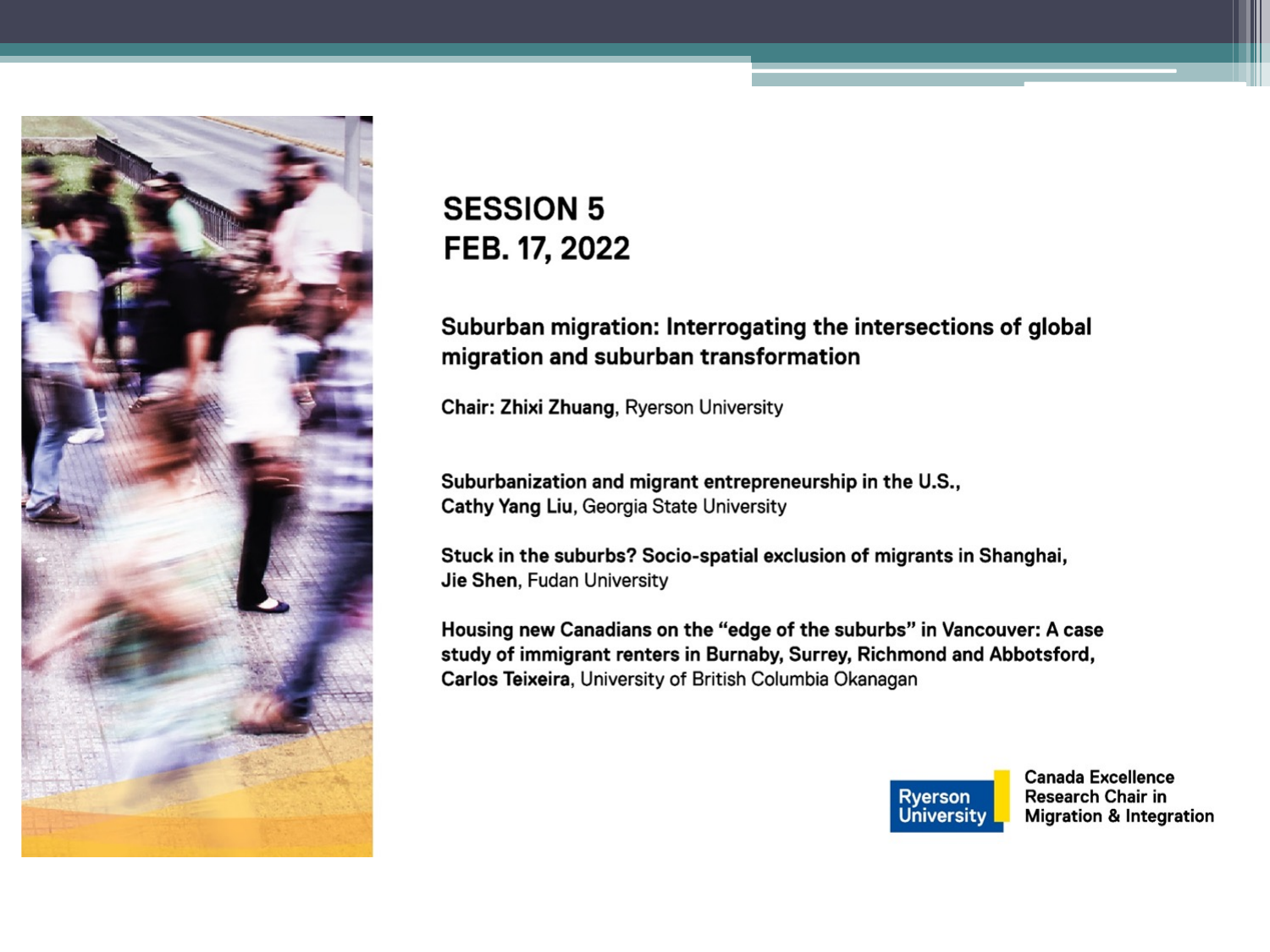### Suburbanization and Migrant Entrepreneurship in the U.S.

#### Cathy Yang LIU, Ph.D. Professor and Chair, Public Management and Policy

February 17, 2022

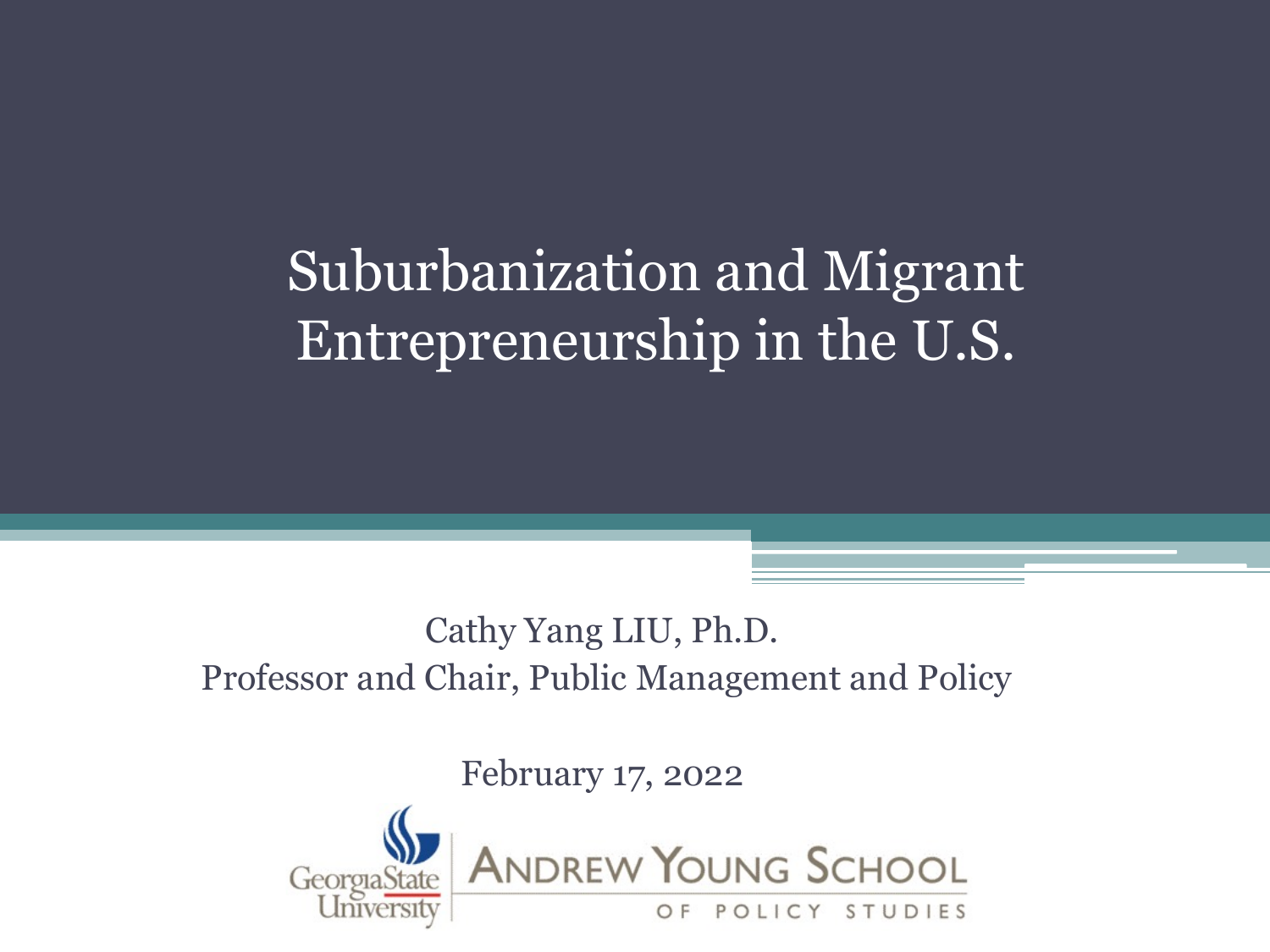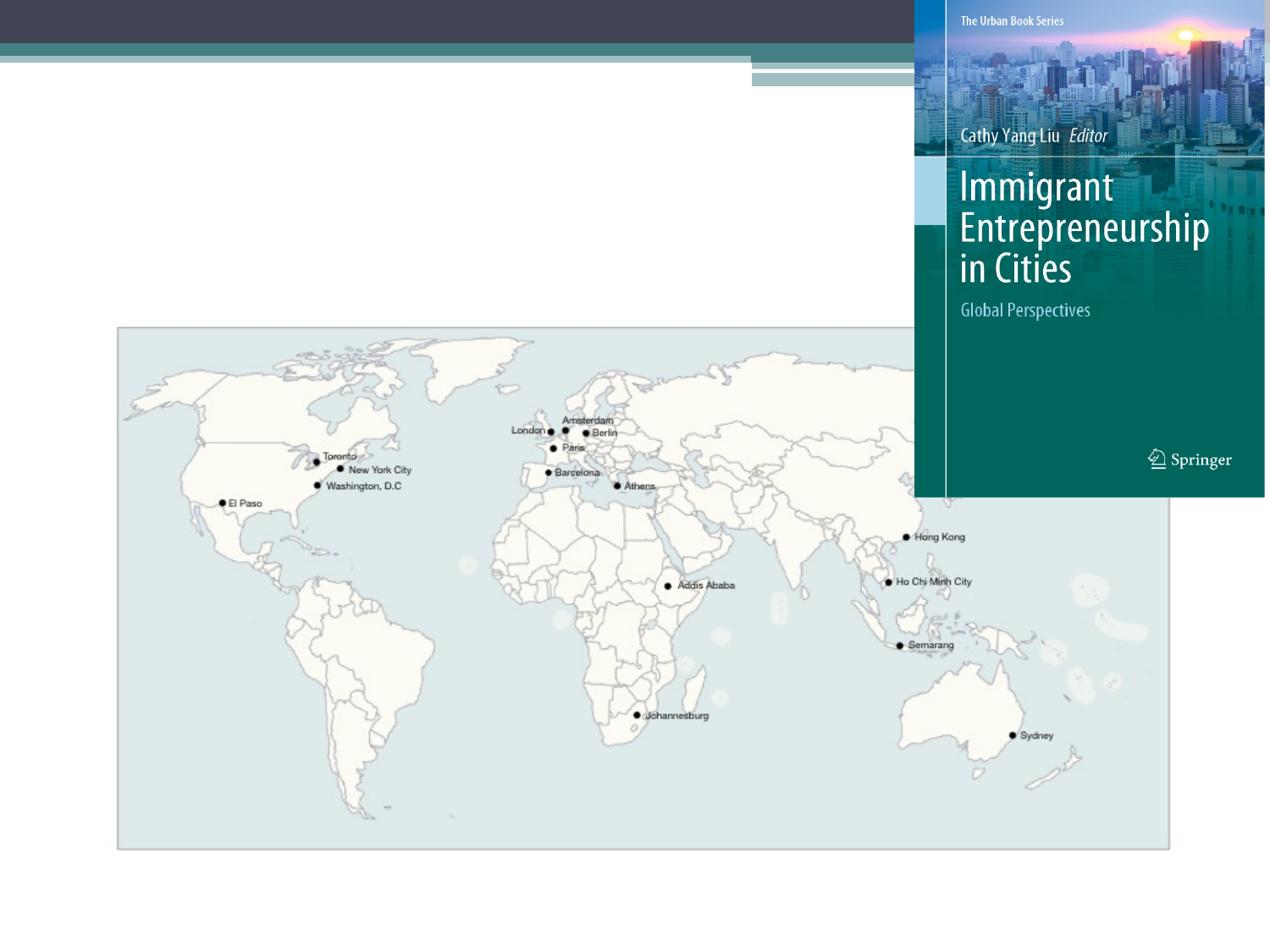## Introduction

- $\triangleright$  Suburbanization of the minority and immigrant population in the U.S.;
- $\triangleright$  Minority-owned businesses and migrant entrepreneurship had substantial growth and play important role in economy;
- $\triangleright$  Evolving intrametropolitan spatial dynamics of these businesses over time across different MSAs?
- $\triangleright$  Specifically, the relative presence, performance and growth of these firms in central city versus suburban communities.
- <sup>Ø</sup> Source: Liu and Jeong (forthcoming) Are minority owned businesses moving to Suburbs? Intrametropolitan spatial shifts and their causes, forthcoming, *Journal of Small Business & Entrepreneurship*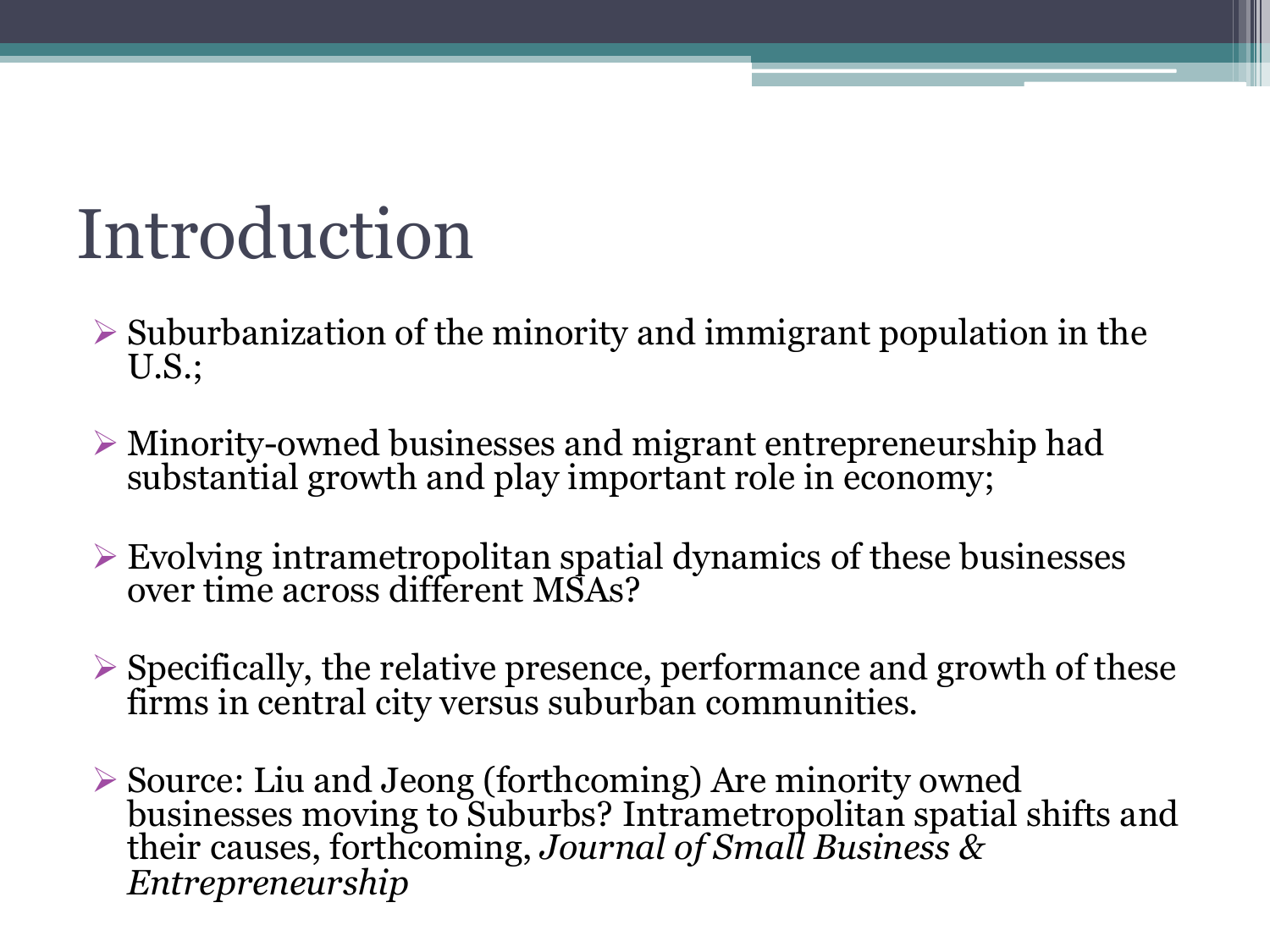### Literature Review

- $\triangleright$  General suburbanization of employment and population in the U.S.;
- $\triangleright$  Minority-owned businesses' traditional attachment to central cities (ethnic enclave, protected market);
- $\triangleright$  Suburbanization of minority and immigrant populations ("melting") pot" suburbs, Hardwick 2008), forming "ethnoburbs" (Li 1998) and "globurbia" (Zhuang & Chen 2017);
- $\triangleright$  Single case studies, few studies on general trend across different MSAs (e.g. Oh 2008; Somashkhar 2018: "suburban ethnic economy");
- $\triangleright$  Ethnic firms located in ethnic enclaves tend to be small, undercapitalized and less profitable than those operating in broader market (Aguilera, 2009)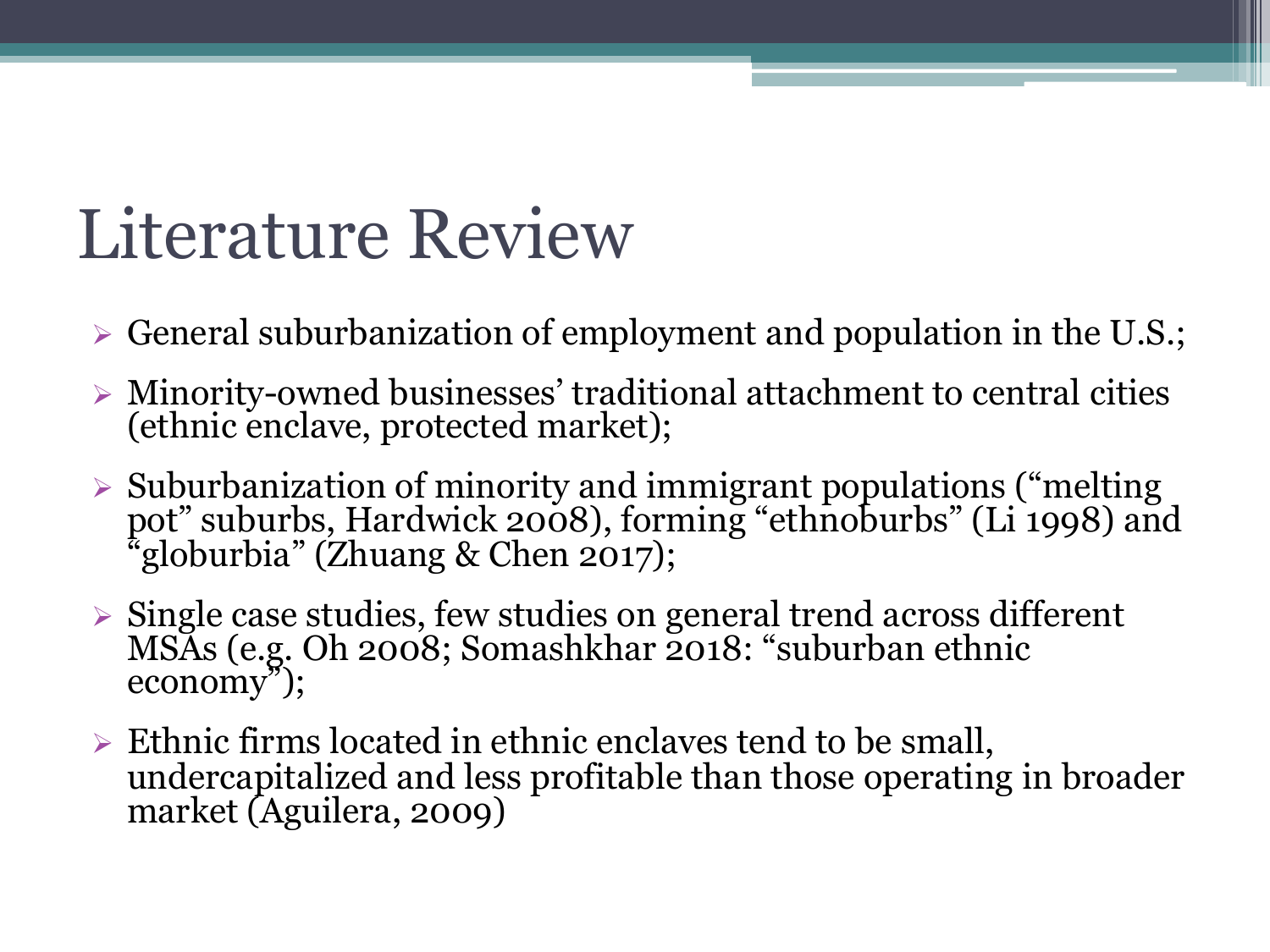# Data and Methodology

- Ø Data: 2007 and 2012 Survey of Business Owner (SBO); number of minority-owned businesses and performance indicators: number of firms, employees, sales and receipts and total annual payrolls; all firms and employer firms;
- $\triangleright$  A sample of 60 metropolitan statistical areas (represent over 50% of national businesses): central counties v.s. suburban counties in MSA
- $\triangleright$  Descriptive analysis and regression analysis:
	- $\triangleright$  DV: growth of the central county's share of MSA firms
	- Ø IV: **demographic -** population share and growth;

**economic structure -** income ratio, industrial structure;

**policy environment -** government expenditure ratio, property tax ratio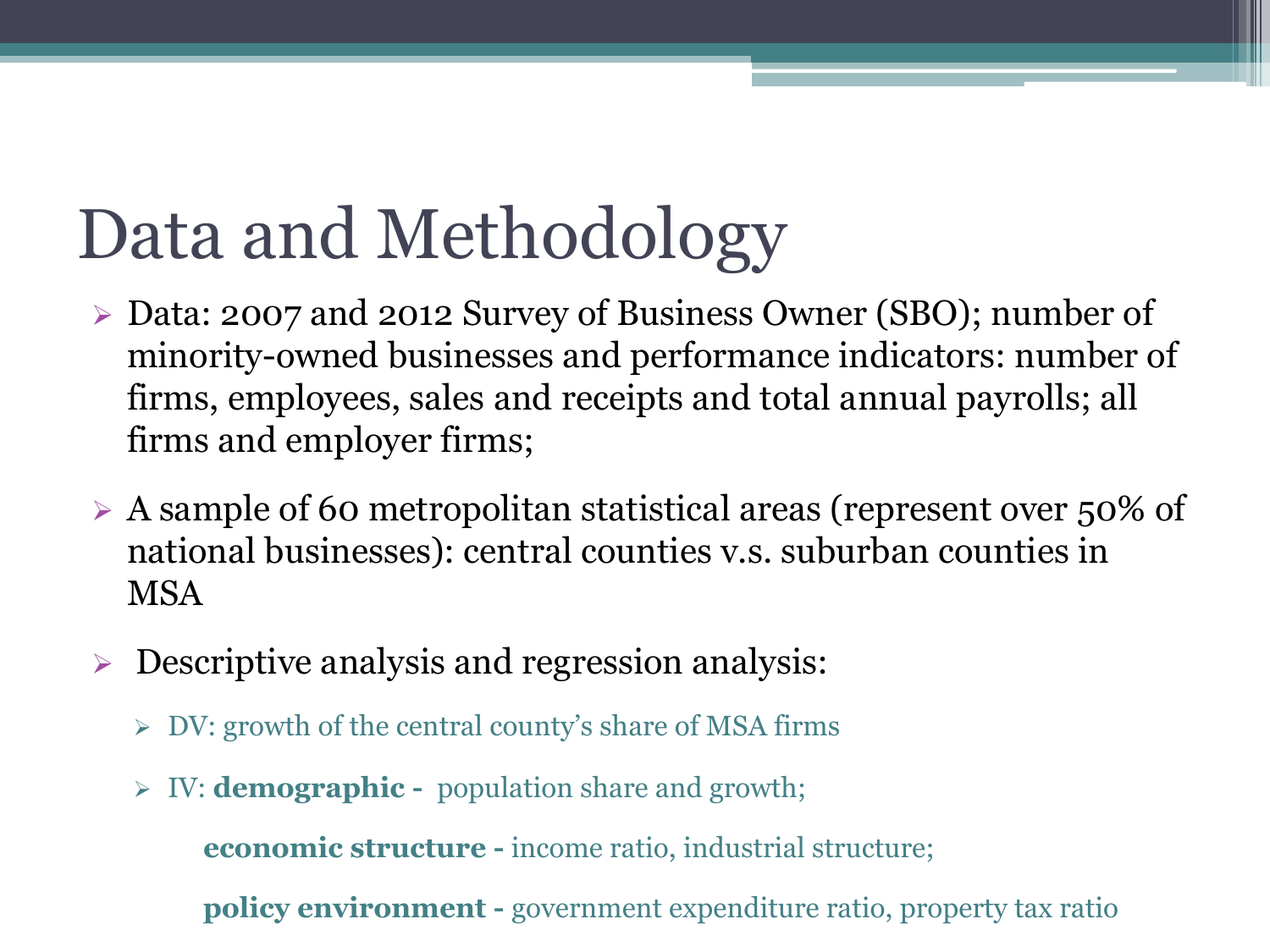### Share and Growth of Businesses

|                 |                           | <b>Sample MSAs</b> |        |            |        |          |  |  |  |
|-----------------|---------------------------|--------------------|--------|------------|--------|----------|--|--|--|
|                 |                           | 2007               |        | 2012       |        |          |  |  |  |
|                 | Owners'<br>race/ethnicity | Total              | Share  | Total      | Share  | Growth   |  |  |  |
| All firms       | <b>Black-owned</b>        | 1,361,213          | 9.9%   | 1,826,085  | 12.5%  | 34.2%    |  |  |  |
|                 | Asian-owned               | 871,686            | 6.3%   | 1,112,294  | 7.6%   | 27.6%    |  |  |  |
|                 | Hispanic-owned            | 1,340,597          | 9.7%   | 1,971,957  | 13.5%  | 47.1%    |  |  |  |
|                 | White-owned               | 10,198,883         | 74.1%  | 9,750,788  | 66.5%  | $-1.4\%$ |  |  |  |
|                 | All                       | 13,772,379         | 100.0% | 14,661,124 | 100.0% | 6.5%     |  |  |  |
| <b>Employer</b> | Black-owned               | 73,843             | 2.5%   | 76,734     | 2.6%   | 3.9%     |  |  |  |
| firms           | Asian-owned               | 220,054            | 7.4%   | 277,801    | 9.5%   | 26.2%    |  |  |  |
|                 | Hispanic-owned            | 144,584            | 4.8%   | 171,011    | 5.8%   | 18.3%    |  |  |  |
|                 | White-owned               | 2,549,014          | 85.3%  | 2,403,530  | 82.1%  | $-1.1%$  |  |  |  |
|                 | All                       | 2,987,495          | 100.0% | 2,929,076  | 100.0% | $-2.0\%$ |  |  |  |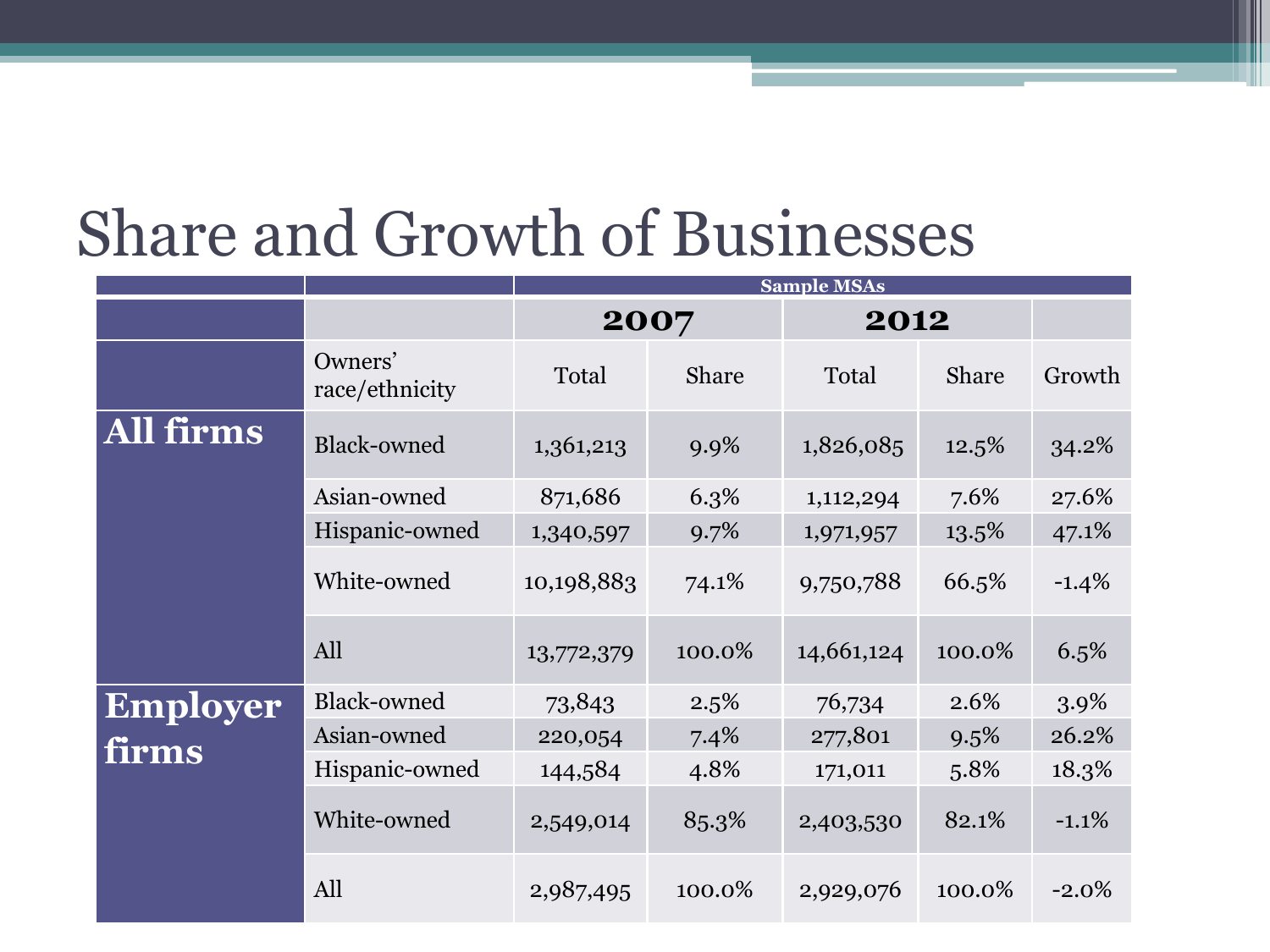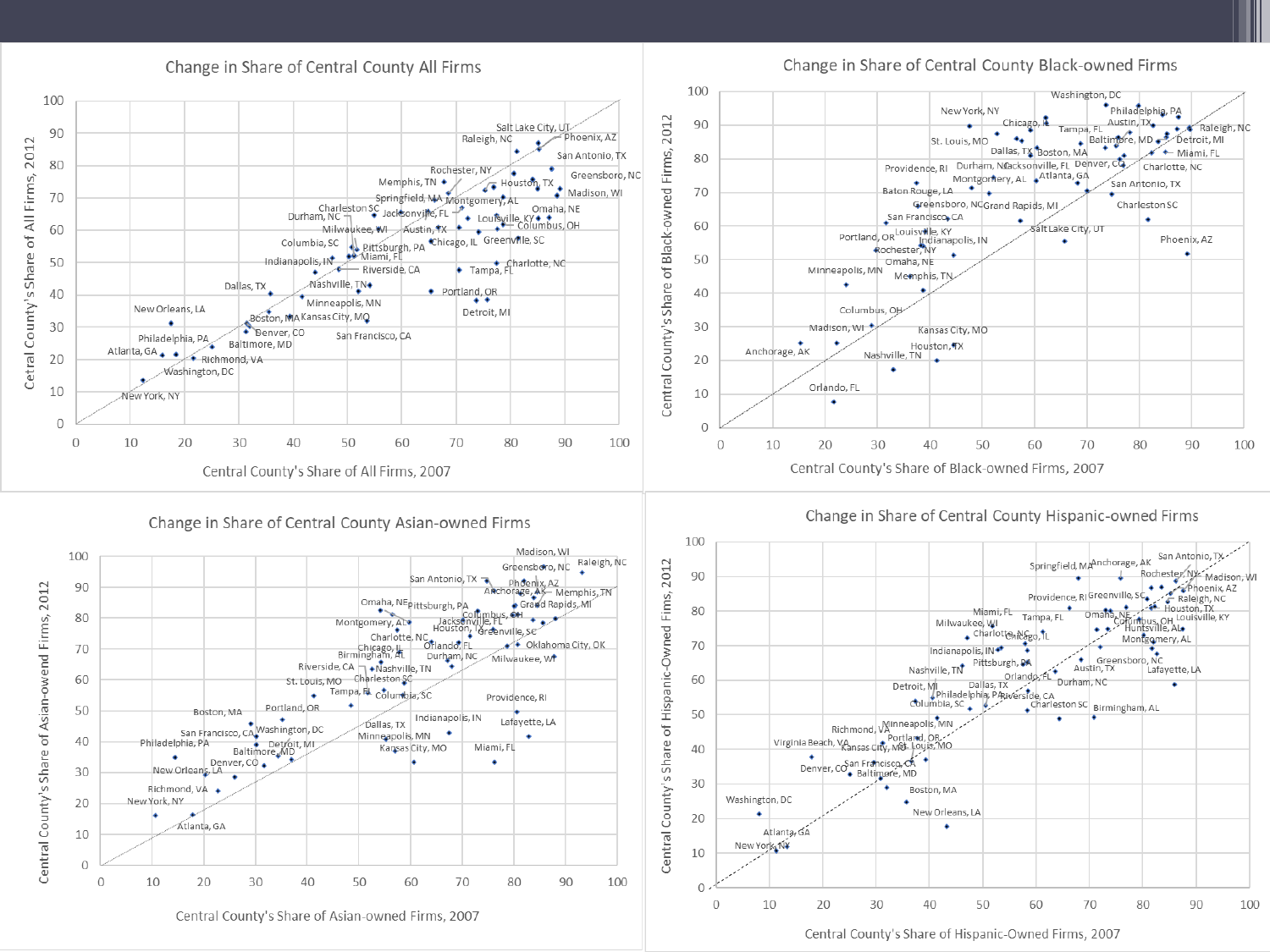### Performance Indicators

|  |                     |                                                 |              | <b>Center</b> |           | <b>Suburbs</b> |            | <b>Total</b> |           |            |           |           |
|--|---------------------|-------------------------------------------------|--------------|---------------|-----------|----------------|------------|--------------|-----------|------------|-----------|-----------|
|  |                     |                                                 |              | 2007          | 2012      | Change         | 2007       | 2012         | Change    | 2007       | 2012      | Change    |
|  | <b>All</b><br>firms | <b>Average Sales</b><br>& Receipts in<br>1000\$ | <b>Black</b> | 66.3          | 53.1      | $-19.9%$       | 65.8       | 59.3         | $-9.9\%$  | 66.0       | 56.1      | $-15.0\%$ |
|  |                     |                                                 |              | $(1.6\%)$     | (1.7%)    |                | $(1.4\%)$  | $(1.4\%)$    |           | (1.5%)     | $(1.6\%)$ |           |
|  |                     | (% of total)<br>sales)                          | Asian        | 303.5         | 354.4     | 16.8%          | 309.6      | 338.9        | 9.5%      | 307.1      | 345.3     | 12.4%     |
|  |                     |                                                 |              | $(3.9\%)$     | (5.5%)    |                | $(5.0\%)$  | (6.2%)       |           | (4.5%)     | $(5.9\%)$ |           |
|  |                     |                                                 | Hispanic     | 171.9         | 148.2     | $-13.8%$       | 142.2      | 120.8        | $-15.0\%$ | 158.4      | 135.8     |           |
|  |                     |                                                 |              | $(4.6\%)$     | (5.4%)    |                | $(2.6\%)$  | $(3.0\%)$    |           | (3.6%)     | $(4.1\%)$ | $-14.3\%$ |
|  |                     |                                                 | White        | 595.3         | 665.9     | 11.9%          | 482.9      | 546.7        | 13.2%     | 528.0      | 594.4     | 12.6%     |
|  |                     |                                                 |              | (89.9%)       | (87.4%)   |                | $(91.0\%)$ | (89.4%)      |           | $(90.4\%)$ | (88.4%)   |           |
|  |                     |                                                 | All          | 463.8         | 464.6     |                | 409.2      | 433.0        | 5.8%      | 432.4      | 446.8     | 3.3%      |
|  |                     |                                                 |              | $(100\%)$     | $(100\%)$ | 0.2%           | (100%)     | $(100\%)$    |           | $(100\%)$  | $(100\%)$ |           |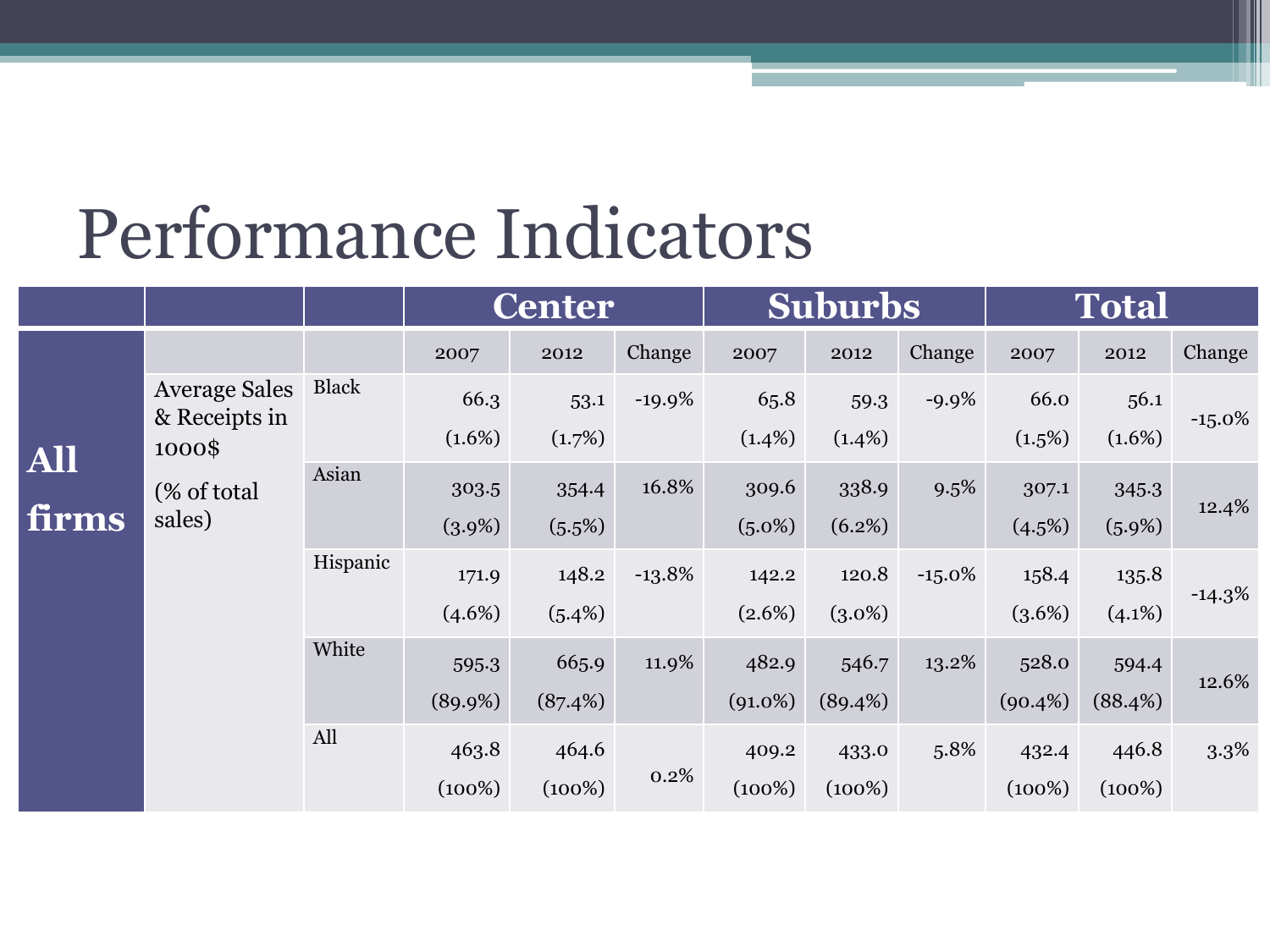## Regression Results

- $\triangleright$  Growth of minority-owned firms was positively related to the existing concentrations of minority populations, but not significantly related to growth of these populations;
- $\triangleright$  On economic structure: Hispanic firms grow faster in areas with higher incomes while black- and Hispanicowned firms tend to decrease in areas with higher share of retail trade;
- $\triangleright$  Response to local fiscal policy (government expenditure, property tax) differs across groups, mixed results.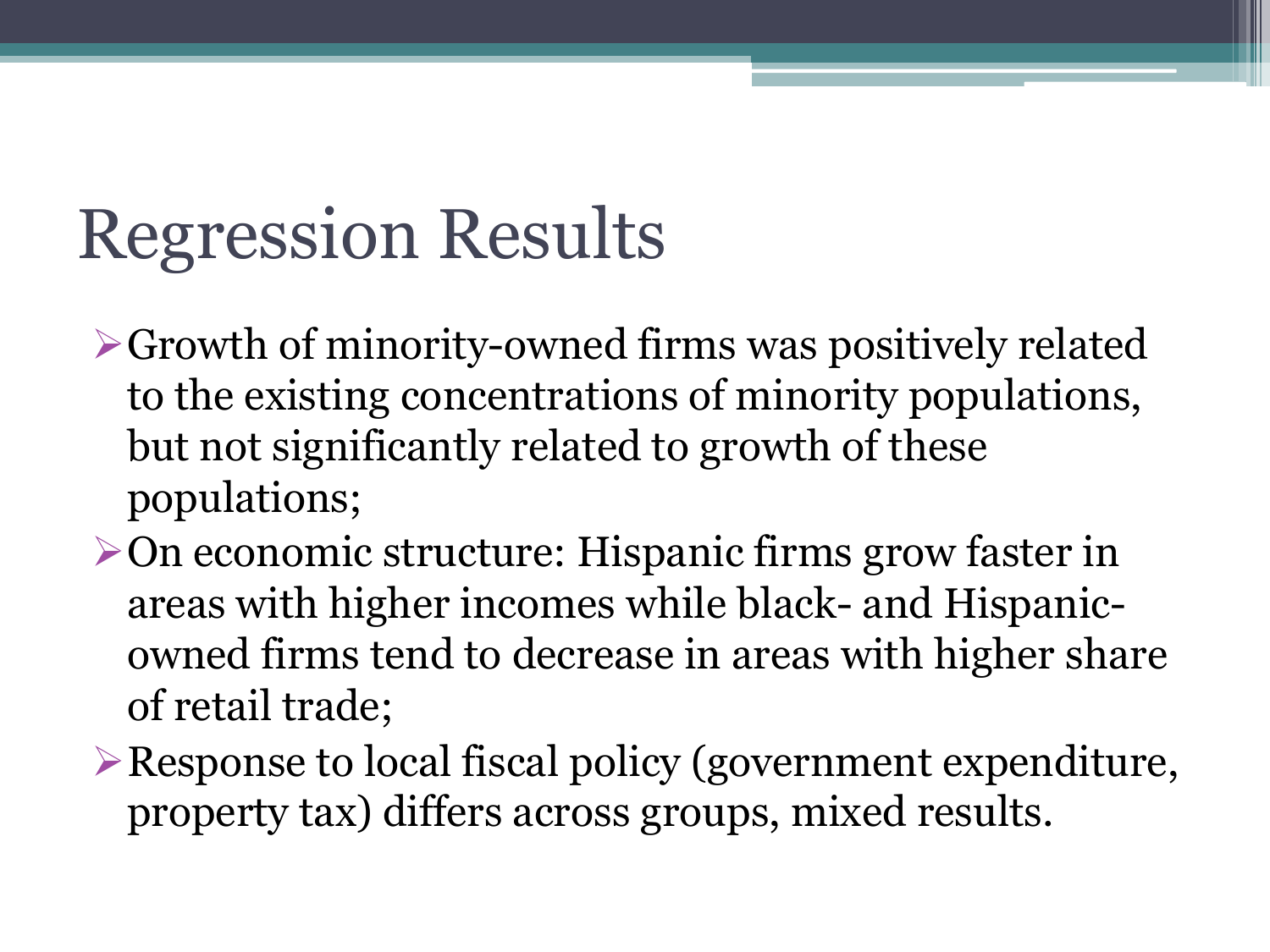## Conclusion and Discussion

- $\triangleright$  Minority-owned businesses had a strong presence in the suburbs but have grown faster in the central counties hired about 20-23 percent total central area workforce and about 15-17 suburban workforce during this time; black-owned businesses least suburbanized;
- $\triangleright$  Business scales remain small and lag behind general businesses;
- $\triangleright$  The importance of co-ethnic population's presence in a community for the growth of their respective businesses;
- $\triangleright$  Policy implications and limitations.